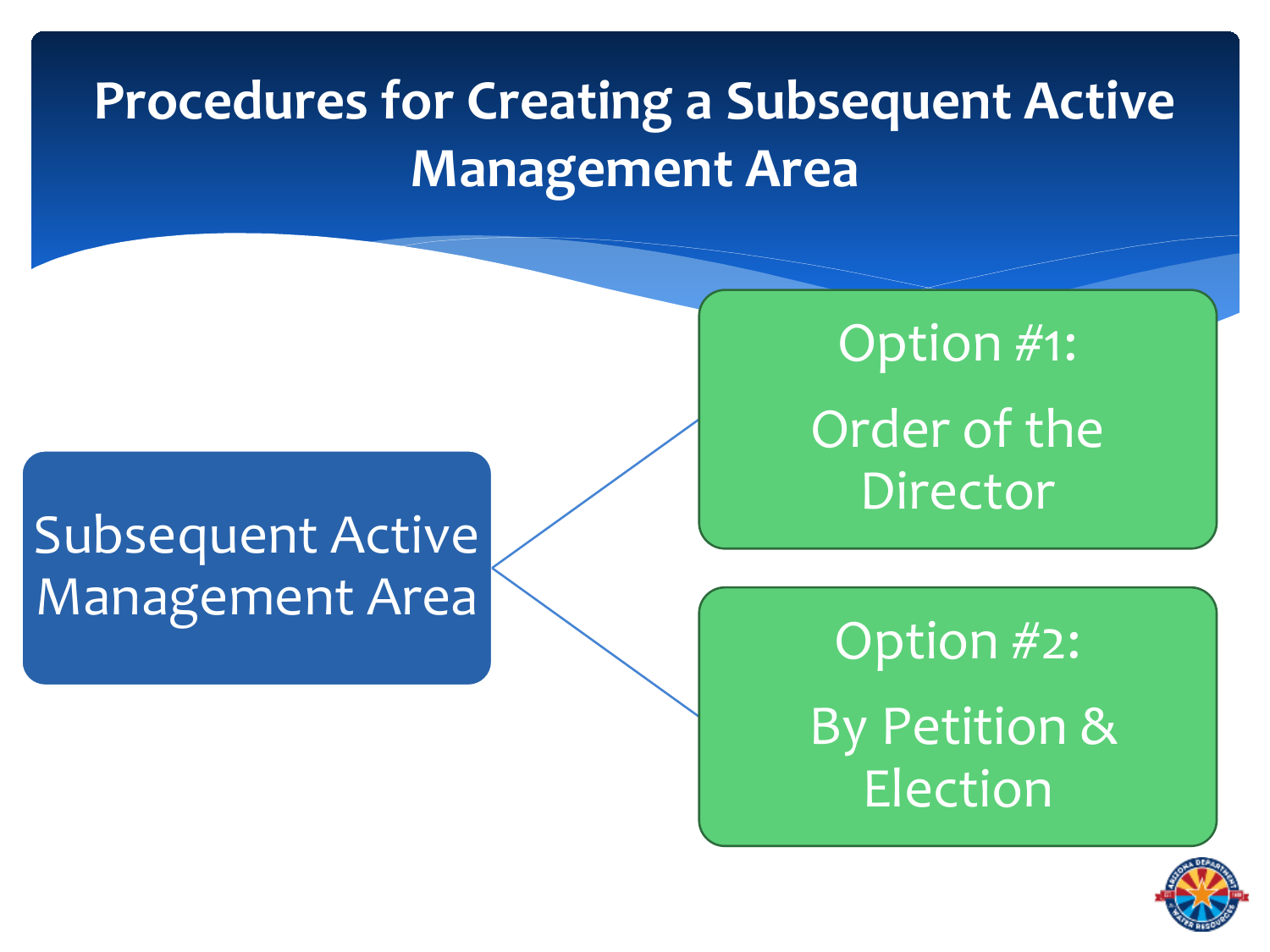## **Creating a Subsequent Active Management Area Option #1: Order of the Director**

**Director must determine that certain criteria exist in a groundwater basin(s)**

- •AMA practices are necessary to preserve the existing supply of groundwater for future needs; or
- •Land subsidence or fissuring is endangering property or potential groundwater storage capacity; or
- •Use of groundwater is resulting in actual or threatened water quality degradation.

## **Director must hold a public hearing**

- •To Consider: (1) whether to issue an order declaring the area as an AMA; and (2) the boundaries of the AMA and the boundaries of any subbasins within the AMA
- •Irrigation of new acres is prohibited pending the final determination after a public hearing.
- •Director must present factual data in support of an AMA.
- •Any person may submit oral or written evidence for or against AMA.
- •In making his determination, the Director shall give full consideration to public comment and to recommendations made by local political subdivisions.

### **Director Must Issue findings**

- •Director must issue findings and an order within 30 days of hearing.
- •Notice of the findings and order must be published once each week for two consecutive weeks.
- •Order becomes effective after final publication.
- •The director's findings and order are subject to requests for rehearing and to judicial review.

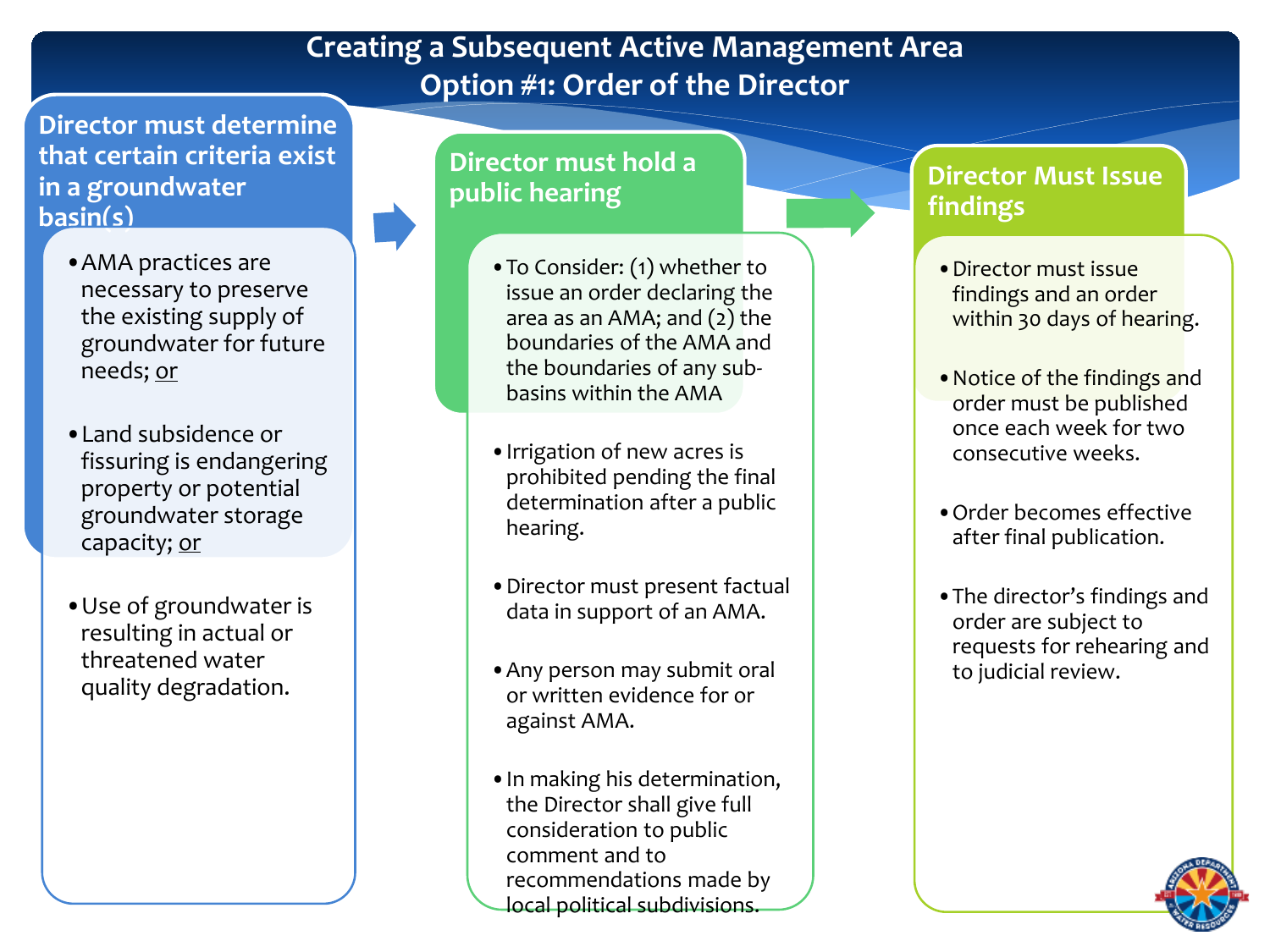## **Creating a Subsequent Active Management Area Option #2: By Petition and Election**

### **Petition**

- •Petition forms to be the same as for initiative petitions.
- •Petitioner must comply with A.R.S. §19-111.
- •Requires at least 10% of registered voters within the groundwater basin boundaries.
- •Submitted to Board of Supervisors of the county where the groundwater basin is located.
- •If the groundwater basin is located in more than one county, then the number of registered voters required to sign the petition shall be 10% of the registered voters residing within the boundaries of the groundwater basin within the county in which the plurality of registered voters resides.
- •Petition submitted to that county's Board of Supervisors.

### **Election**

- •If enough signatures are submitted, an election must be called by each county in which the groundwater basin is located, and held within 60-90 days.
- •All registered voters living within the groundwater basin may vote.
- •Irrigation of new acres is prohibited after an election is called until the final results of the election are certified.

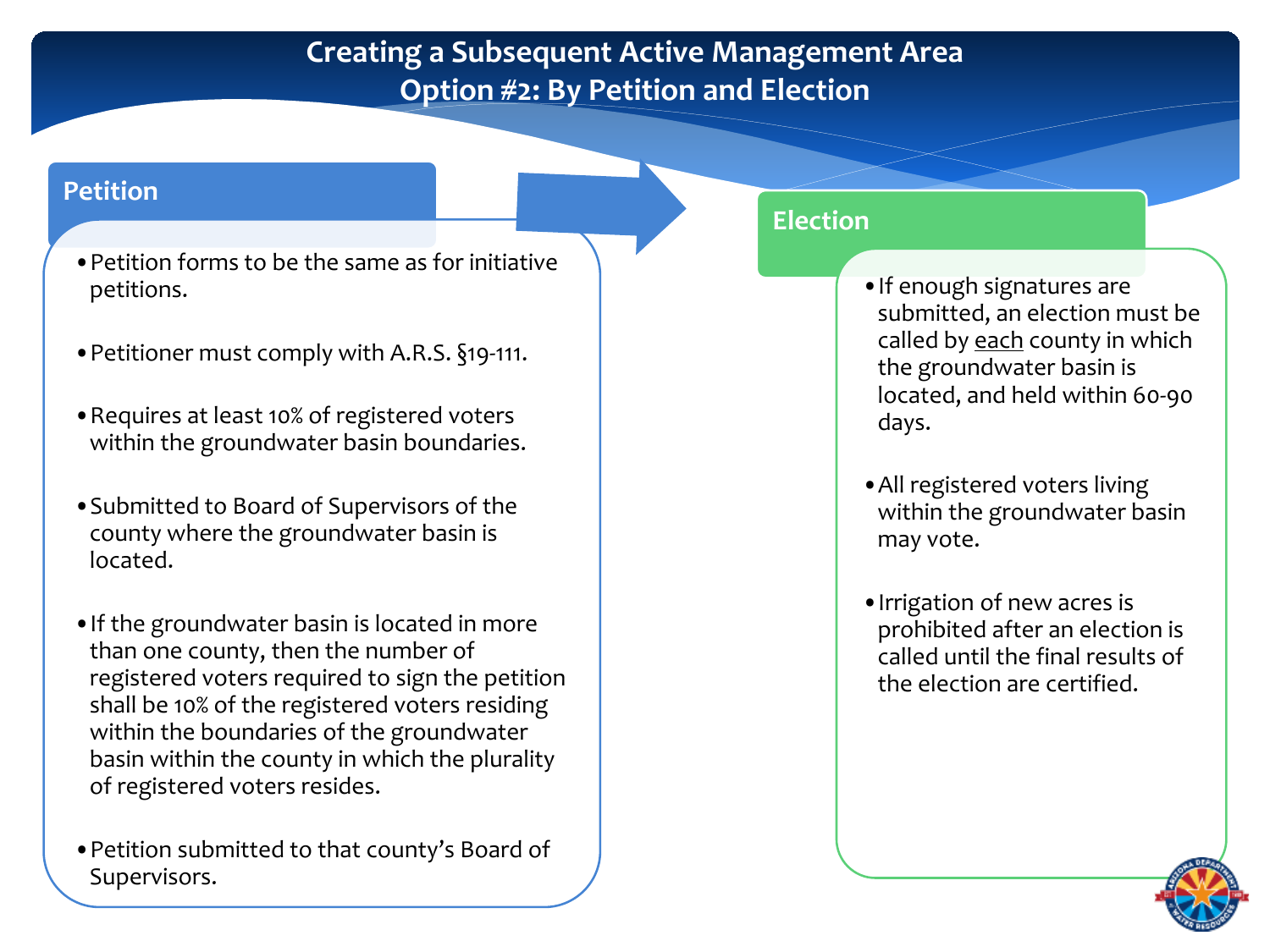# **Procedures for Creating a Subsequent Irrigation Non-Expansion Area**

**Subsequent Irrigation Non-Expansion Area**

**Can be initiated in two ways.** 

**Option #1: Director's Decision** 

**Option #2: By Petition Submitted to Director**

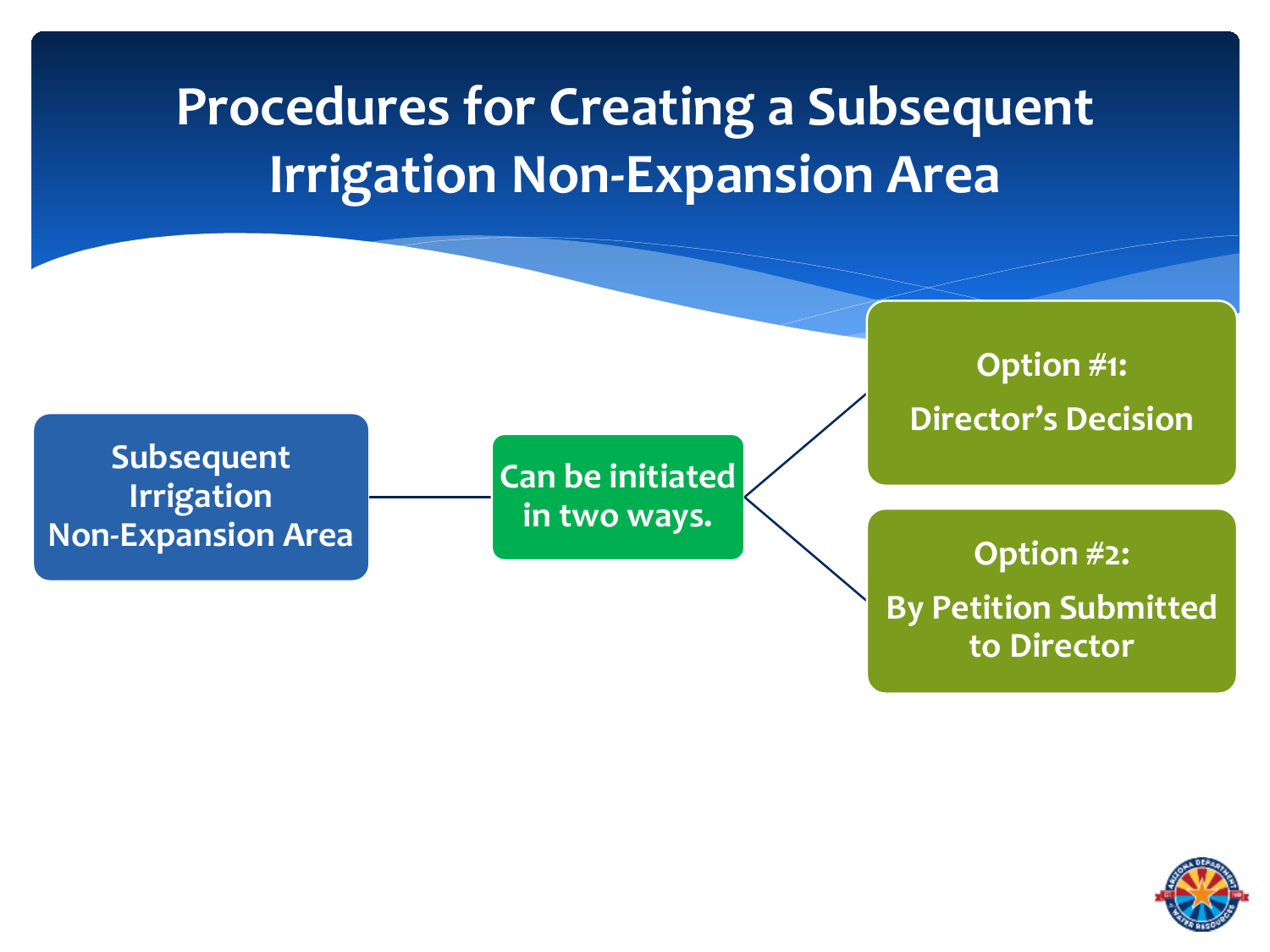## **Creating a Subsequent Irrigation Non-Expansion Area Option #1: Initiation by Director's Decision**

**Director Must Determine that certain criteria exist in a basin (s) or subbasin(s)**

#### •**Criteria A.**

There is insufficient groundwater to provide a reasonably safe supply for irrigation of the cultivated lands in the area at the current rates of withdrawal; and

- •**Criteria B.**  The establishment of an AMA is not necessary.
- •Director initiates the creation of an INA and calls for a public hearing

#### **Director Holds a Public Hearing**

- •Director must advertise and hold a public hearing to consider: (1) whether to issue an order declaring the area as an INA; and (2) the boundaries of the proposed INA.
- •*Beginning on the date of the notice of the initiation of designation procedures, the irrigation of new acres is prohibited pending the final determination after a public hearing.*
- •Director must present factual data in support of or in opposition to an INA.
- •Any person may submit oral or written evidence for or against an INA. In making his determination, the Director shall give full consideration to public comment and to recommendations made by local political subdivisions.

#### **Director Issues Findings**

- •Director must issue findings and an order within 30 days of hearing.
- •Notice of the findings and order must be published once each week for two consecutive weeks.
- Order becomes effective after final publication. The order must address both criteria A. and B.
- •The director's findings and order are subject to requests for rehearing and to judicial review.

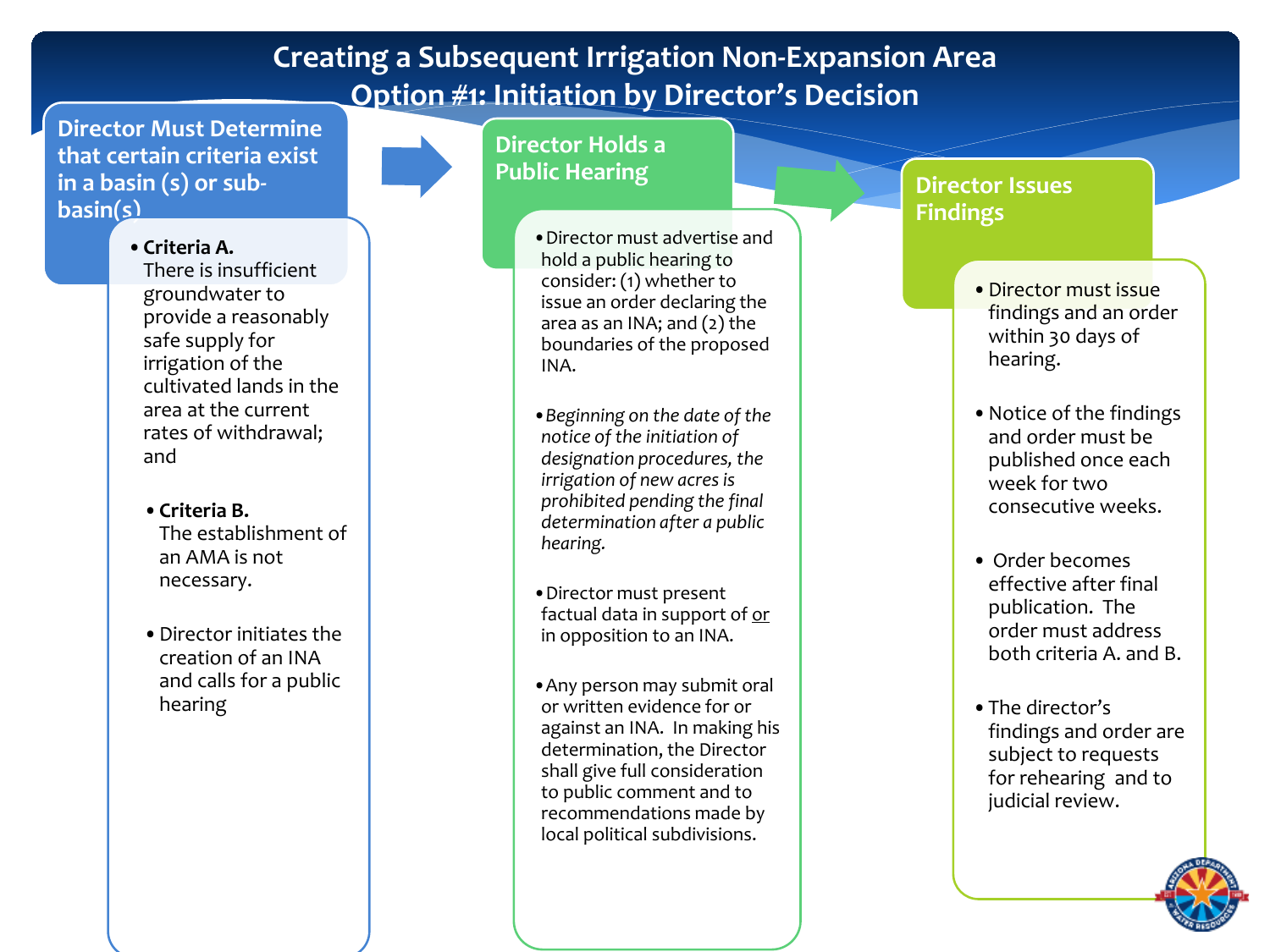## **Creating a Subsequent Irrigation Non-Expansion Area Option #2: Initiation by a Petition**